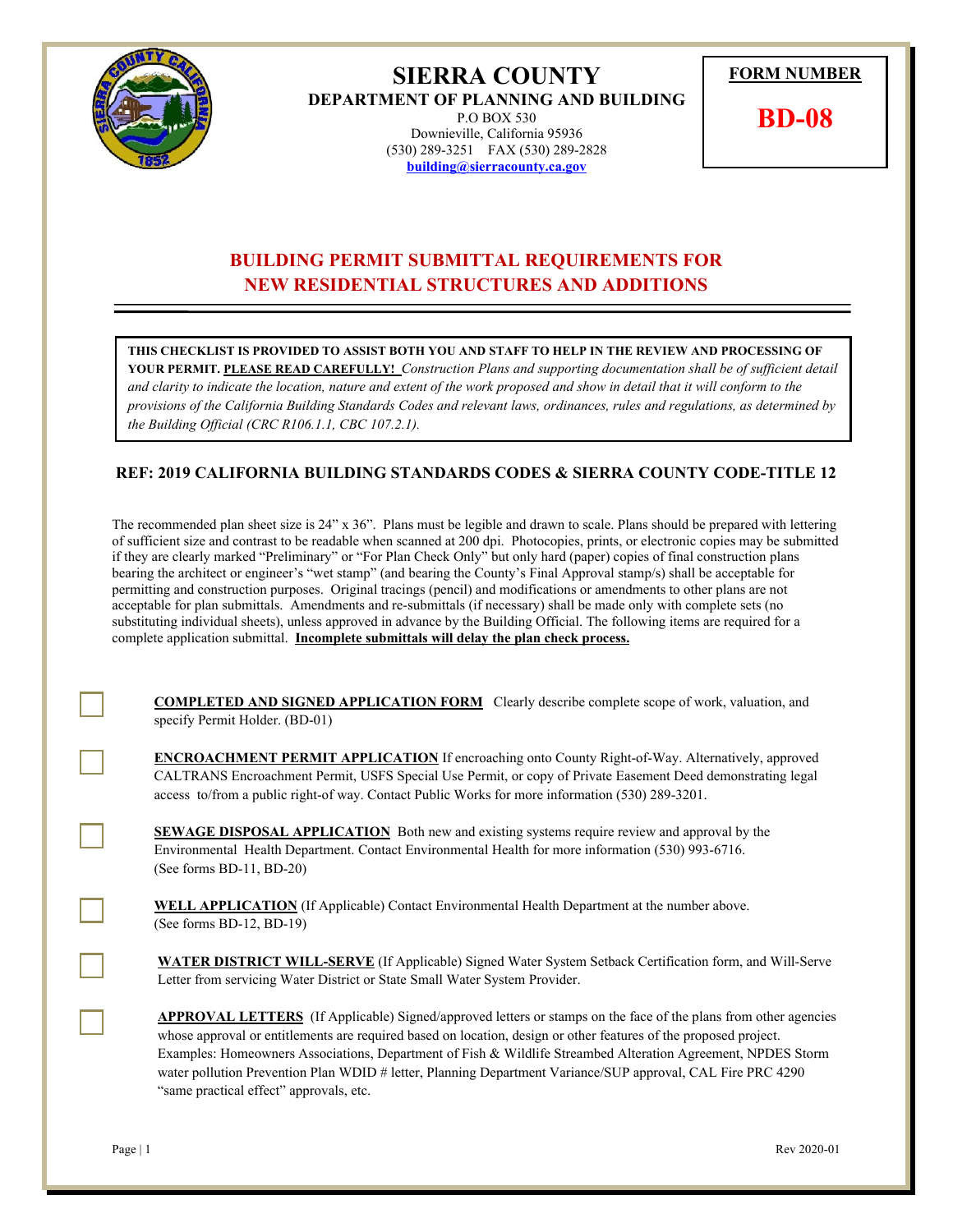|   | <b>TWO COMPLETE &amp; IDENTICAL SETS OF CONSTRUCTION PLANS</b> "Wet-Stamped" by CA-licensed                                                                                                                                                                                                                                                                                                                                                                                                                                                                                                                                                                                                                                                                          |  |  |  |  |  |  |  |
|---|----------------------------------------------------------------------------------------------------------------------------------------------------------------------------------------------------------------------------------------------------------------------------------------------------------------------------------------------------------------------------------------------------------------------------------------------------------------------------------------------------------------------------------------------------------------------------------------------------------------------------------------------------------------------------------------------------------------------------------------------------------------------|--|--|--|--|--|--|--|
|   | engineer or architect, that include the following:<br><b>COVER SHEET</b> (CBC 1603.1, CRC R106.1.1 & R301) Clearly describing the scope of proposed work; project<br>location (address & APN); owner and plan preparer contact information; date and revision #. The cover sheet<br>shall also indicate the following structural design information: Floor and Roof live loads; flat roof (not ground)<br>snow load; basic wind speed and wind exposure; seismic design category and site class; flood design data if<br>applicable; total square footage and summary of the square footage for each occupancy type; list the applicable<br>codes in effect at the time of your application (including both State regulations and Sierra County Code<br>ordinances). |  |  |  |  |  |  |  |
|   | SITE/PLOT PLAN Two (2) Identical copies. See "Plot Plan Requirements" Form BD-05 for detailed<br>requirements.                                                                                                                                                                                                                                                                                                                                                                                                                                                                                                                                                                                                                                                       |  |  |  |  |  |  |  |
|   | <b>GRADING &amp; DRAINAGE PLANS</b> (SCC 12.08) Site grading and driveway plans, if exempt from a separate<br>grading permit under SCC 12.08.070. Details may be included on site plan for minor projects. Include: total<br>disturbed area (sq. ft.); quantity of cuts & fills (cu. yds.); slope angles (% or H: V); drainage plan; temp. and<br>permanent erosion control devices; proposed storm water discharge plan. Unless shown on site plans, also show<br>all required CalFire "4290" fire safe improvements, utility lines, and development features (septic, will LPG<br>tank, etc.                                                                                                                                                                       |  |  |  |  |  |  |  |
|   | <b>ELEVATIONS</b> of all four sides of the structure showing doors, windows, chimneys, roof pitch, type of exterior,<br>grade and slope, roofing type and classifications.                                                                                                                                                                                                                                                                                                                                                                                                                                                                                                                                                                                           |  |  |  |  |  |  |  |
|   | <b>FLOOR PLAN</b> Fully dimensioned with square footage summary, location of braced/shear walls and lengths,<br>hold downs & shear wall schedules, all rooms labeled, fire separation between garage & house, fireplace type,<br>ceiling height, window type and size, door sizes, location of W/H & Furnace, posts and beam sizes & locations,<br>insulation R-Values specified. Provide extra copy of floor plan (no larger than 11" x 17" or PDF) for Assessor's<br>Office.                                                                                                                                                                                                                                                                                       |  |  |  |  |  |  |  |
|   | FOUNDATION PLAN Fully dimensioned, including location of brace/shear walls with lengths, hold-downs<br>with shear wall and hold-down schedules. $3X$ sill plates, if required. Under floor ventilation & access. Pier<br>locations & schedules. Footing locations & sizes. Reinforcement.                                                                                                                                                                                                                                                                                                                                                                                                                                                                            |  |  |  |  |  |  |  |
|   | FLOODPROOFING (If Applicable) Phase I Elevation Certificate showing Base Flood Elevation, wet signed.<br>Phase I Flood proofing Professional Certification, wet signed. "Lowest floor" design elevations, anchoring,<br>venting, flood proof materials.                                                                                                                                                                                                                                                                                                                                                                                                                                                                                                              |  |  |  |  |  |  |  |
|   | FLOOR FRAMING PLAN (Not applicable for slab construction) Including floor joist size, spacing, type,<br>species and grade, beam & post sizes, post bases & caps, and beam hangers. Straps and drags.                                                                                                                                                                                                                                                                                                                                                                                                                                                                                                                                                                 |  |  |  |  |  |  |  |
|   | STRUCTURAL DETAILS Slab and/or raised floor details, shear transfer, deck ledger & flashing, guardrails                                                                                                                                                                                                                                                                                                                                                                                                                                                                                                                                                                                                                                                              |  |  |  |  |  |  |  |
| ∩ | <b>CEILING JOIST PLAN</b> (If Applicable) with size, species and spacing required. Hangers and/or positive means<br>of connection.                                                                                                                                                                                                                                                                                                                                                                                                                                                                                                                                                                                                                                   |  |  |  |  |  |  |  |
|   | ROOF FRAMING PLAN (Two Copies of the Manufactures Specifications if a roof truss system is to be used.<br>Must be reviewed, approved and signed by the Project Engineer if applicable). Truss attachment & hangers if<br>applicable.                                                                                                                                                                                                                                                                                                                                                                                                                                                                                                                                 |  |  |  |  |  |  |  |
|   | FIRE SPRINKLERS (CRC 313.2.21 or NFPA 13D) Required in new homes. Provide fire sprinkler plans and<br>hydro calculations. Sierra County does not allow a deferral of sprinkler plans prior to permit issuance. If done<br>by others, provide letter of compliance and conformance with plans from Engineer of Record.                                                                                                                                                                                                                                                                                                                                                                                                                                                |  |  |  |  |  |  |  |